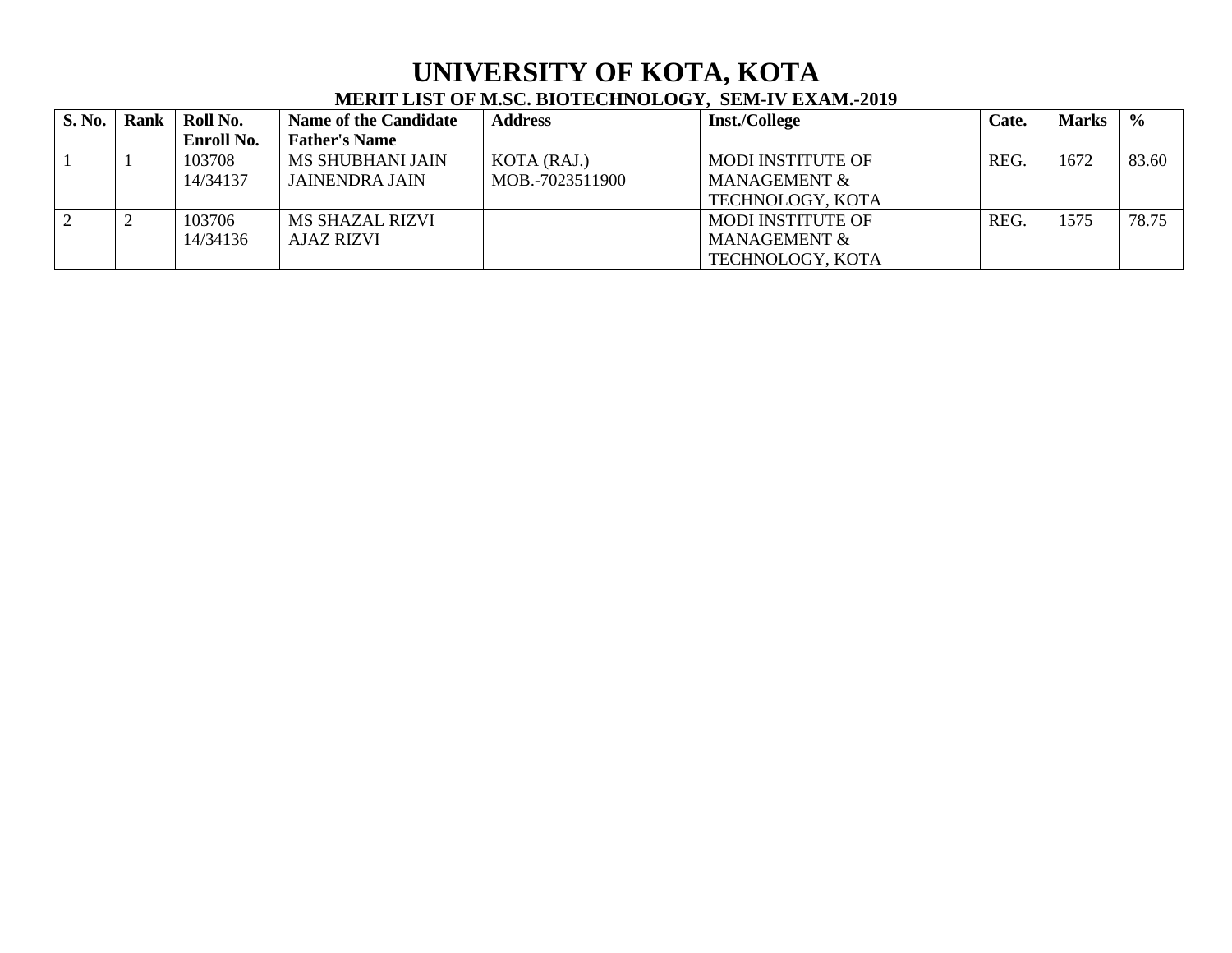## **UNIVERSITY OF KOTA, KOTA MERIT LIST OF M.SC. MICROBIOLOGY, SEM-IV EXAM.-2019**

| S. No.         | Rank           | Roll No.   | <b>Name of the Candidate</b> | <b>Address</b>         | Inst./College            | Cate. | <b>Marks</b> | $\frac{0}{0}$ |
|----------------|----------------|------------|------------------------------|------------------------|--------------------------|-------|--------------|---------------|
|                |                | Enroll No. | <b>Father's Name</b>         |                        |                          |       |              |               |
| $\mathbf{1}$   |                | 103803     | <b>MS KIRAN BHATT</b>        | <b>PITORAGARH</b>      | <b>MODI INSTITUTE OF</b> | REG.  | 1528         | 76.40         |
|                |                | 14/72455   | <b>H C BHATT</b>             | (UTTARAKHAND)-         | MANAGEMENT & TECHNOLOGY, |       |              |               |
|                |                |            |                              | 262501 MOB.-9587201445 | <b>KOTA</b>              |       |              |               |
| $\overline{2}$ | $\overline{2}$ | 103805     | MS NAMRATA SHARMA            |                        | <b>MODI INSTITUTE OF</b> | REG.  | 1526         | 76.30         |
|                |                | 14/34150   | <b>MADHU SUDAN</b>           |                        | MANAGEMENT & TECHNOLOGY, |       |              |               |
|                |                |            | <b>SHARMA</b>                |                        | <b>KOTA</b>              |       |              |               |
| $\overline{3}$ | 3              | 103816     | MS YOGITA SINGH PAL          |                        | <b>MODI INSTITUTE OF</b> | REG.  | 1450         | 72.50         |
|                |                | 17/1353    | <b>GPPAL</b>                 |                        | MANAGEMENT & TECHNOLOGY, |       |              |               |
|                |                |            |                              |                        | <b>KOTA</b>              |       |              |               |
| $\overline{4}$ | $\overline{4}$ | 103802     | <b>MS KAVITA</b>             |                        | <b>MODI INSTITUTE OF</b> | REG.  | 1442         | 72.10         |
|                |                | 14/34147   | <b>DIPTY SINGH</b>           |                        | MANAGEMENT & TECHNOLOGY, |       |              |               |
|                |                |            |                              |                        | <b>KOTA</b>              |       |              |               |
| $\overline{5}$ | 5              | 103813     | MS SAKSHI HARIYA             |                        | <b>MODI INSTITUTE OF</b> | REG.  | 1419         | 70.95         |
|                |                | 14/34156   | <b>OM PRAKASH</b>            |                        | MANAGEMENT & TECHNOLOGY, |       |              |               |
|                |                |            |                              |                        | <b>KOTA</b>              |       |              |               |
| 6              | 6              | 103806     | <b>MS NANDANI SHARMA</b>     |                        | MODI INSTITUTE OF        | REG.  | 1406         | 70.30         |
|                |                | 14/34151   | <b>VIKAS SHARMA</b>          |                        | MANAGEMENT & TECHNOLOGY, |       |              |               |
|                |                |            |                              |                        | <b>KOTA</b>              |       |              |               |
| $\overline{7}$ | $\overline{7}$ | 103811     | <b>MS PURTI MEENA</b>        |                        | MODI INSTITUTE OF        | REG.  | 1392         | 69.60         |
|                |                | 14/34154   | <b>RAMNIWAS MEENA</b>        |                        | MANAGEMENT & TECHNOLOGY, |       |              |               |
|                |                |            |                              |                        | <b>KOTA</b>              |       |              |               |
| 8              | 8              | 103812     | MS ROOPALI SOLANKI           |                        | <b>MODI INSTITUTE OF</b> | REG.  | 1388         | 69.40         |
|                |                | 13/34545   | <b>CHANDRA DEV</b>           |                        | MANAGEMENT & TECHNOLOGY, |       |              |               |
|                |                |            | <b>SOLANKI</b>               |                        | <b>KOTA</b>              |       |              |               |
| $\overline{9}$ | 9              | 103804     | <b>MS KIRTI SINGH</b>        |                        | <b>MODI INSTITUTE OF</b> | REG.  | 1348         | 67.40         |
|                |                | 14/10444   | <b>SATYENDRA SINGH</b>       |                        | MANAGEMENT & TECHNOLOGY, |       |              |               |
|                |                |            |                              |                        | <b>KOTA</b>              |       |              |               |
| 10             | 10             | 103815     | <b>MS SUSHMITA</b>           |                        | MODI INSTITUTE OF        | REG.  | 1275         | 63.75         |
|                |                | 14/73700   | <b>MONDAL</b>                |                        | MANAGEMENT & TECHNOLOGY, |       |              |               |
|                |                |            | <b>SUKUMAR MONDAL</b>        |                        | <b>KOTA</b>              |       |              |               |